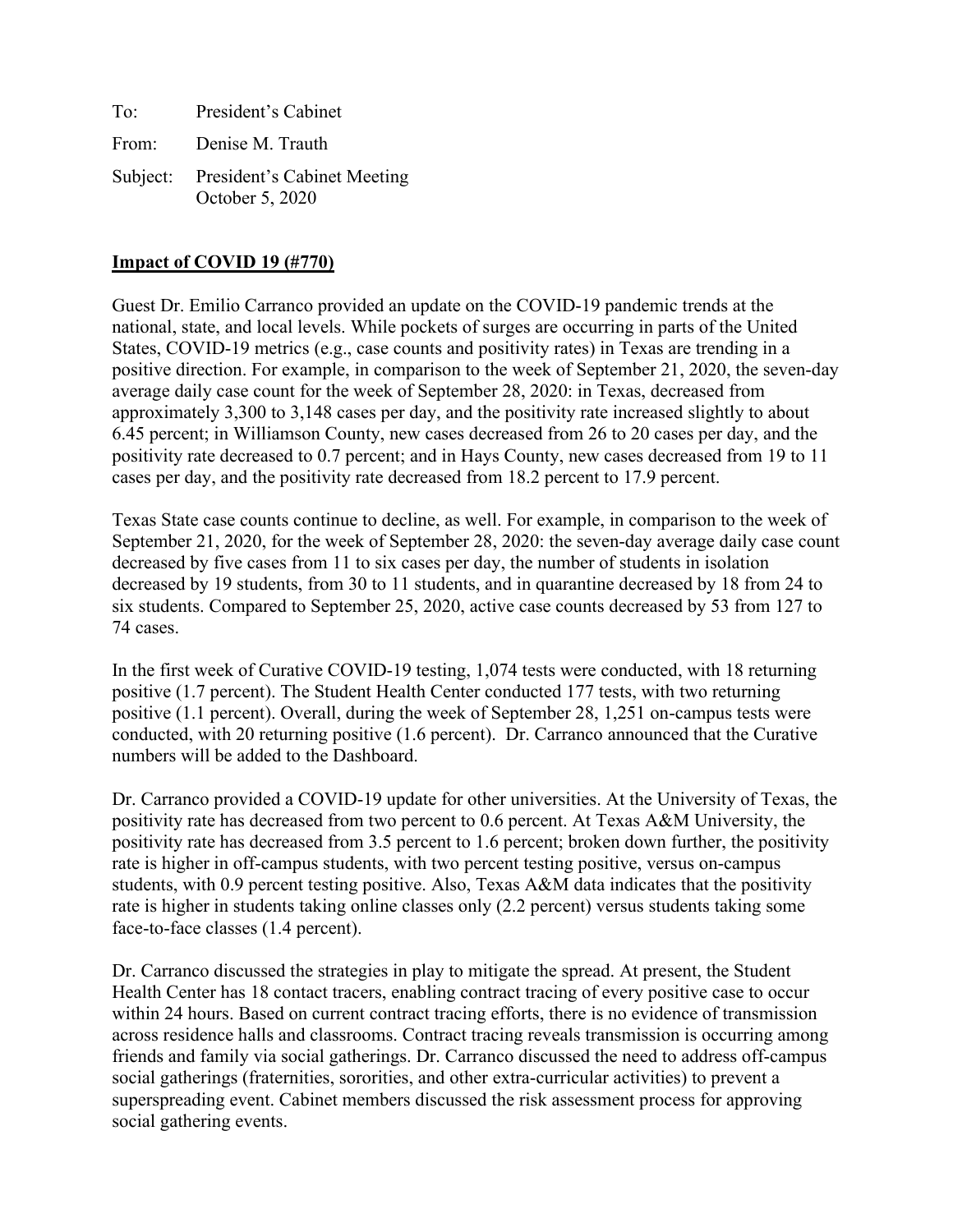Dr. Carranco discussed preliminary data from the latest university-wide thematic feedback survey. A large percentage of respondents: expressed concern with getting infected with COVID-19 while on the university's campuses or properties; and would like to receive more COVID-19-related information. Dr. Carranco suggested providing a COVID-19 update.

Mr. Pierce suggested that Dr. Carranco shoot a video to update the campuses. Dr. Breier suggested that in addition to a video, multiple platforms, including email and the Roadmap, be used to update the university community.

# **RTA: 10/2/20 Guest Dr. Carranco will discuss the results of the university-wide thematic feedback survey focused on COVID-19 health and safety.**

Dr. Carranco summarized the Center for Disease Control's (CDC) recent update on testing, screening, and outbreak response for institutions of higher education. The CDC document includes consideration for expanded and widespread testing; provides a tiered approach to testing in the context of an outbreak; gives examples of successful entry and periodic screening strategies; and discusses the likelihood of off-campus transmission.

Dr. Carranco requested flexibility to expand testing in a targeted fashion when necessary.

### **Inclusion and Diversity (#747)**

Dr. Silva and guest Ms. Charmaine Mazzantini, Associate General Counsel, The Texas State University System, continued the discussion regarding the Executive Order on Combating Race and Sex Stereotyping.

The [Executive Order on Combatting Race and Sex Stereotyping,](https://www.whitehouse.gov/presidential-actions/executive-order-combating-race-sex-stereotyping/) issued by President Trump on September 22, 2020, which sets forth requirements concerning workplace diversity training for federal agencies, federal contractors, armed services, and recipients of federal grants. Texas State must comply with this Order given that it is a direct recipient of federal grant awards, is a federal contractor, and hosts ROTC.

The Order applies to all federal contracts awarded after November 21, 2020. The contract, subcontracts, and purchase orders must include terms barring use of the covered training topics. Federal agencies are directed to review grant recipients' programs and identify recipients to provide certification that the recipient's training programs comply with the requirements of the Order.

Penalties include cancellation or termination of current contracts, suspension, and/or debarment from future federal contracts.

### A hotline has already been established to receive complaints of violations of the Order.

Within 30 days of the Order (October 22, 2020, the Office of Federal Contract Compliance Programs within the Department of Labor must publish a request for information in the Federal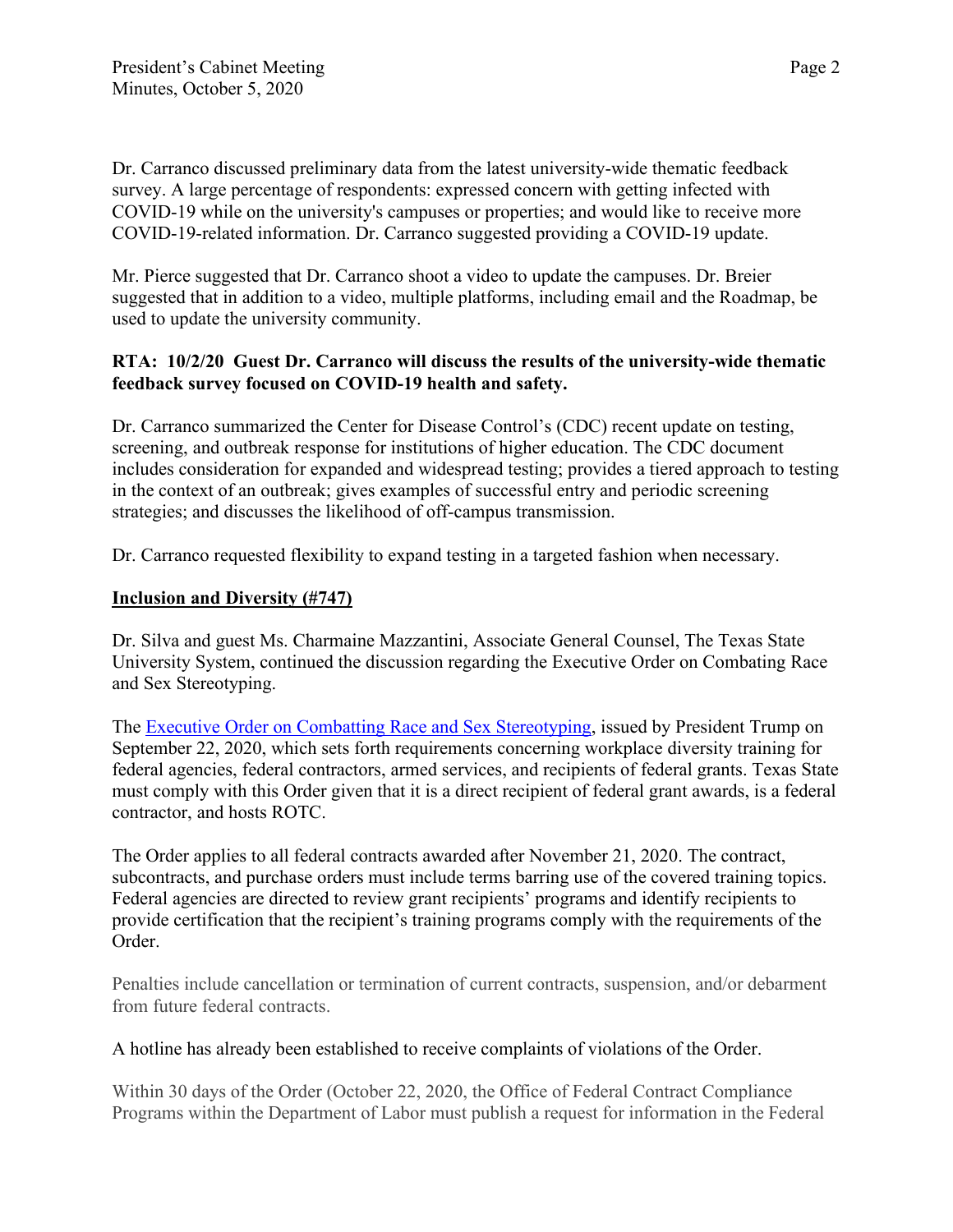Register about employee training from federal contractors and subcontractors and their employees to include copies of trainings, workshops, or similar programming having to do with diversity and inclusion provided to employees.

On September 28, 2020, the Director of the Office of Management and Budget issued a Memorandum For the [Heads of Executive Departments and Agencies](https://www.whitehouse.gov/wp-content/uploads/2020/09/M-20-37.pdf) providing additional insights into the Order. Significantly, the Memorandum identifies seven "keywords" that may trigger further review of agency training materials -- "critical race theory," "white privilege," "intersectionality," "systemic racism," "positionality," "racial humility," and "unconscious bias." With this in mind, Mr. Pierce volunteered to conduct a key word search to begin the process of reviewing web-based training materials. Ms. Mazzantini added that the memo states that searching for these key words without additional review does not satisfy the review requirements of the Order.

Dr. Trauth shared that she will inform the university community of the Order following the October 5, 2020, President's Cabinet meeting. Dr. Silva will lead efforts to inform Diversity, Equity, and Inclusion leaders, the Council on Inclusive Excellence, and other personnel who conduct workplace diversity training of the new requirements and ask that they review training materials and presentations with the new Order in mind.

President Trauth will charge the Diversity, Equity, and Inclusion Training Task Force with conducting an inventory to determine the types of workplace diversity training that is taught and by whom.

Dr. Teis, Dr. Silva, and guest Ms. Tracy Shoemake reviewed the Department of Athletics' Committee on Racial Equality (CORE) charge, area of focus, and committee membership and provided updates from the committee as a whole as well as from each subcommittee.

Ms. Shoemake announced that no sporting activities will be held on Election Day. CORE members will be volunteering at polling locations.

# **Future Articles in Hillviews (#643)**

Dr. Breier and guest, Ms. Sandy Pantlik, reviewed and approved the Hillviews Story Budgetspring 2021. Dr. Breier reminded Cabinet that, as a result of the COVID-19 pandemic, the summer 2020 issue was folded into the fall 2020 issue. The spring 2021 edition will come out in April 2021 and will focus on Art and Humanities.

# **President's Update (#556)**

President Trauth reviewed upcoming engagement events, including the Student Government Round Table on October 5, 2020, the University Leadership Assembly on October 6, 2020, and the Faculty Senate meeting on October 7, 2020.